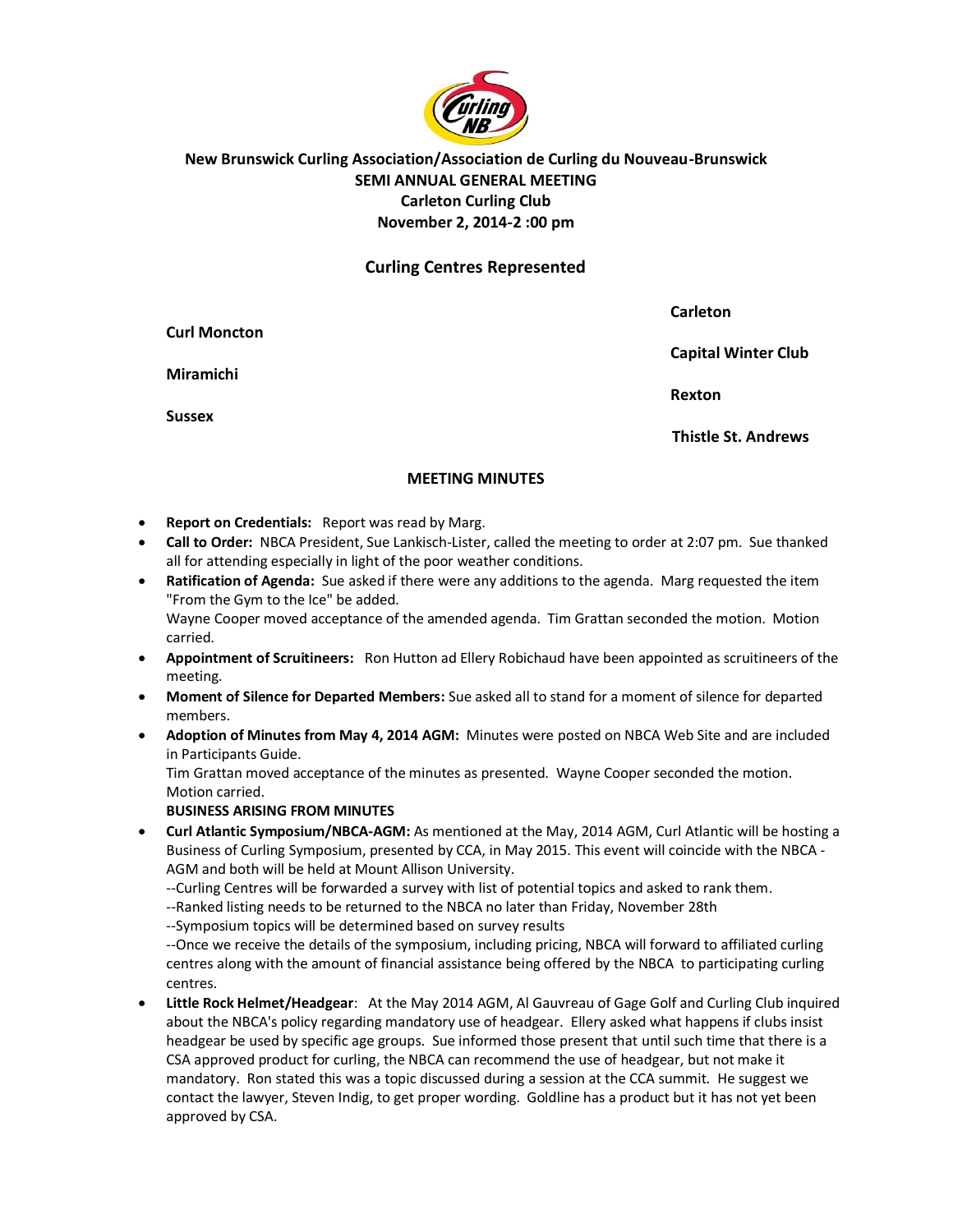**Board Position Vacancy:** The NBCA is still in need of a Zone Director for the Central Zone. Damien Lahiton has tried to find someone but has had no success.

--Clubs within the Central Zone are: Gage, CWC, Gladstone, Doaktown and Nashwaak

--Marg recently sent a request to these clubs to assist with recruitment and she has posted it for a second time on our Facebook page

--It is in the best interest of these curling centres to have representation at all NBCA Board Meetings.

--Anyone interested is asked to contact Marg at the NBCA office.

### **NEW BUSINESS**

**Rocks and Rings-from the Gym to the Ice:** Marg reported that the NBCA has received a grant from the Province of NB and Sport Canada to fund this initiative. This is a program that will be made available to all

affiliated curling centres in an effort to help increase membership. Program details will be forwarded to curling centres once they have been finalized.

 **2014 CCA Annual General Meeting Report:** Minutes of the CCA AGM are attached for your information. A few items of particular interest/importance to NB curling athletes and curling centres are:

--Age eligibility for the Juniors has been amended. Beginning with the 2015-16 Championship season, participants must be 20 years of age or under on June 30th of the year prior to the National Competition. --The new Rule Book for Curling will be implemented for the period of 2014-2018.

--Individual Membership Fee: CCA is looking to amend its affiliation model by introducing an Individual Membership Fee instead of using the existing the current per sheet assessment. The motion, as it was presented, has been set aside pending distribution of more detailed information. The NBCA Board of Directors will keep affiliated curling centres fully apprised of this issue as it evolves.

--Format For the Canadian Mixed and Seniors: There will be two pools of 7 teams and games will be reduced to 8 ends. This will eliminate the need for a relegation round.

- **CCA Curling Assistance Program:** Marg forwarded, to all NBCA affiliated curling centres, the information required to apply for a CAP grant. Deadline for submission is January 9th.
- **Greetings from CCA Governor, Yves Maillet:** Yves announced the induction of Ron Hutton to the CCA Hall of Fame.

--Yves recommends curling clubs go to the CCA web site and nominate members, etc. for CCA awards. --WCF has announced the implementation of the new World Mixed Curling Championship --CCRC: should begin seeing something soon as this committee has begun its review of Canadian Championships.

- **Review/Adoption of 2014-15 NBCA Budget:** NBCA 2nd Vice President, Catherine MacLean, presented the 2014-15 NBCA Budget which was included in the participants guide. Dave Burpee moved the budget be accepted as presented. Paulette Girvan seconded the motion. Motion carried.
- **Appointment of Nominating Committee:** 2015-16 Nominating Committee will be Sue Lankisch-Lister and Joan Christie.
- **Appointment of Site Selection Committee:** 2015-16 Site Selection Committee will consist of Marg, Darren Eaton and Catherine MacLean. This committee will consult with the Players' Committee if applicable.
- **NB Players Committee:** As communicated to the NB Players, Chris Smith has stepped down as Chair of the NB Players' Committee. The NBCA prepared and distributed a letter to all NB Players (through the NB Players E-mail Distribution List) communicating the benefits of having representation at NBCA Board Meetings and encouraging this group of athletes to seriously consider appointing a replacement. The letter was read to those in attendance.
- **Pepsi & Bell Aliant Community One Partnerships:** As per the e-mail that was circulated to curling centres, the NBCA has partnered with both corporations for a 5 year period. --Curling centres are encouraged to meet with a Pepsi rep when contacted. The pricing/equipment deal that was negotiated on behalf of our curling centres is very aggressive and well worth the time to discuss.
- **Event Registrations (PayPal vs Check or e-Transfer):** The NBCA and NB Junior Program has been losing a fair amount of revenue due to the cost of using PayPay. Therefore, those paying through this method are now going to have to absorb this cost. Registration fees can still be paid by cheque and now through etransfer without incurring the additional cost.
- **Report from November 2, 2014 NBCA Board Meeting:**
- --discussions regarding the seniors format and men's seeding have been delayed pending the replacement of the Players Rep. on the NBCA Board.